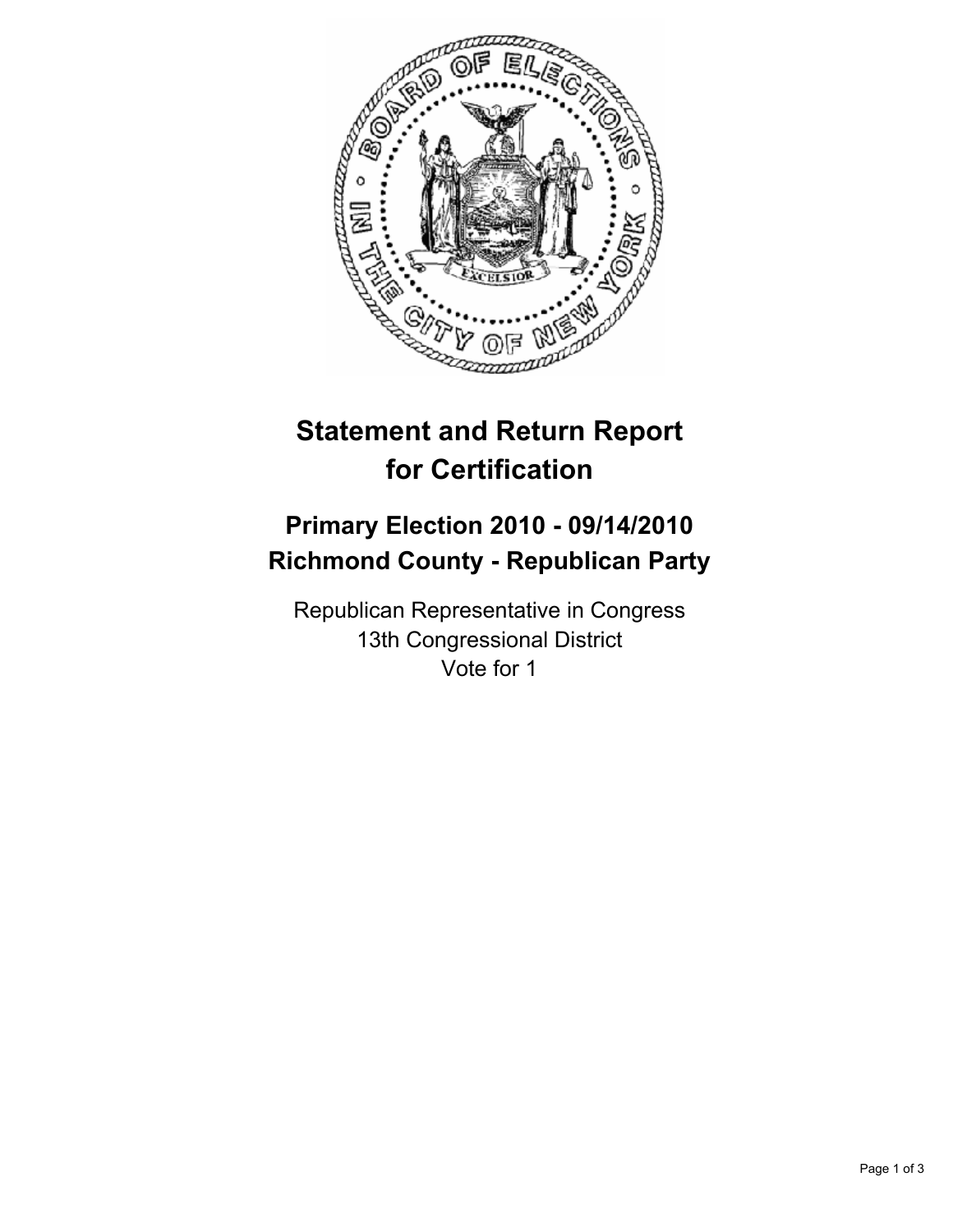

### **Assembly District 60**

| <b>Total Votes</b>        | 2.218 |
|---------------------------|-------|
| MARGARET MIELE (WRITE-IN) |       |
| <b>MICHAEL G GRIMM</b>    | 1,599 |
| MICHAEL A ALLEGRETTI      | 618   |
| <b>AFFIDAVIT</b>          | 12    |
| <b>FEDERAL</b>            |       |
| ABSENTEE/MILITARY         | 145   |
| <b>EMERGENCY</b>          | 0     |
| <b>PUBLIC COUNTER</b>     | 2,107 |

#### **Assembly District 61**

| <b>PUBLIC COUNTER</b>    | 1,870 |
|--------------------------|-------|
| <b>EMERGENCY</b>         | 0     |
| ABSENTEE/MILITARY        | 119   |
| <b>FEDERAL</b>           | 6     |
| <b>AFFIDAVIT</b>         | 7     |
| MICHAEL A ALLEGRETTI     | 407   |
| <b>MICHAEL G GRIMM</b>   | 1,360 |
| BRYSON BUREL (WRITE-IN)  |       |
| MARK ZAWADA (WRITE-IN)   |       |
| PETER PRIGLO (WRITE-IN)  | 1     |
| VITO FOSSELLA (WRITE-IN) | 1     |
| <b>Total Votes</b>       | 1.771 |

### **Assembly District 62**

| <b>PUBLIC COUNTER</b>      | 4,800 |
|----------------------------|-------|
| <b>EMERGENCY</b>           | 0     |
| ABSENTEE/MILITARY          | 208   |
| <b>FEDERAL</b>             | 6     |
| <b>AFFIDAVIT</b>           | 17    |
| MICHAEL A ALLEGRETTI       | 1,462 |
| <b>MICHAEL G GRIMM</b>     | 3,177 |
| EDWIN XIAO (WRITE-IN)      |       |
| JOE MORREALE (WRITE-IN)    |       |
| MICHAEL MCMAHON (WRITE-IN) |       |
| MICHELE ERICO (WRITE-IN)   |       |
| THOMAS NAPLES (WRITE-IN)   | 1     |
| <b>Total Votes</b>         | 4.644 |

### **Assembly District 63**

| PUBLIC COUNTER       | 2,456 |
|----------------------|-------|
| <b>EMERGENCY</b>     |       |
| ABSENTEE/MILITARY    | 171   |
| <b>FFDFRAI</b>       | 4     |
| <b>AFFIDAVIT</b>     | 12    |
| MICHAEL A ALLEGRETTI | 622   |
| MICHAEL G GRIMM      | 1,792 |
| <b>Total Votes</b>   | 2.414 |